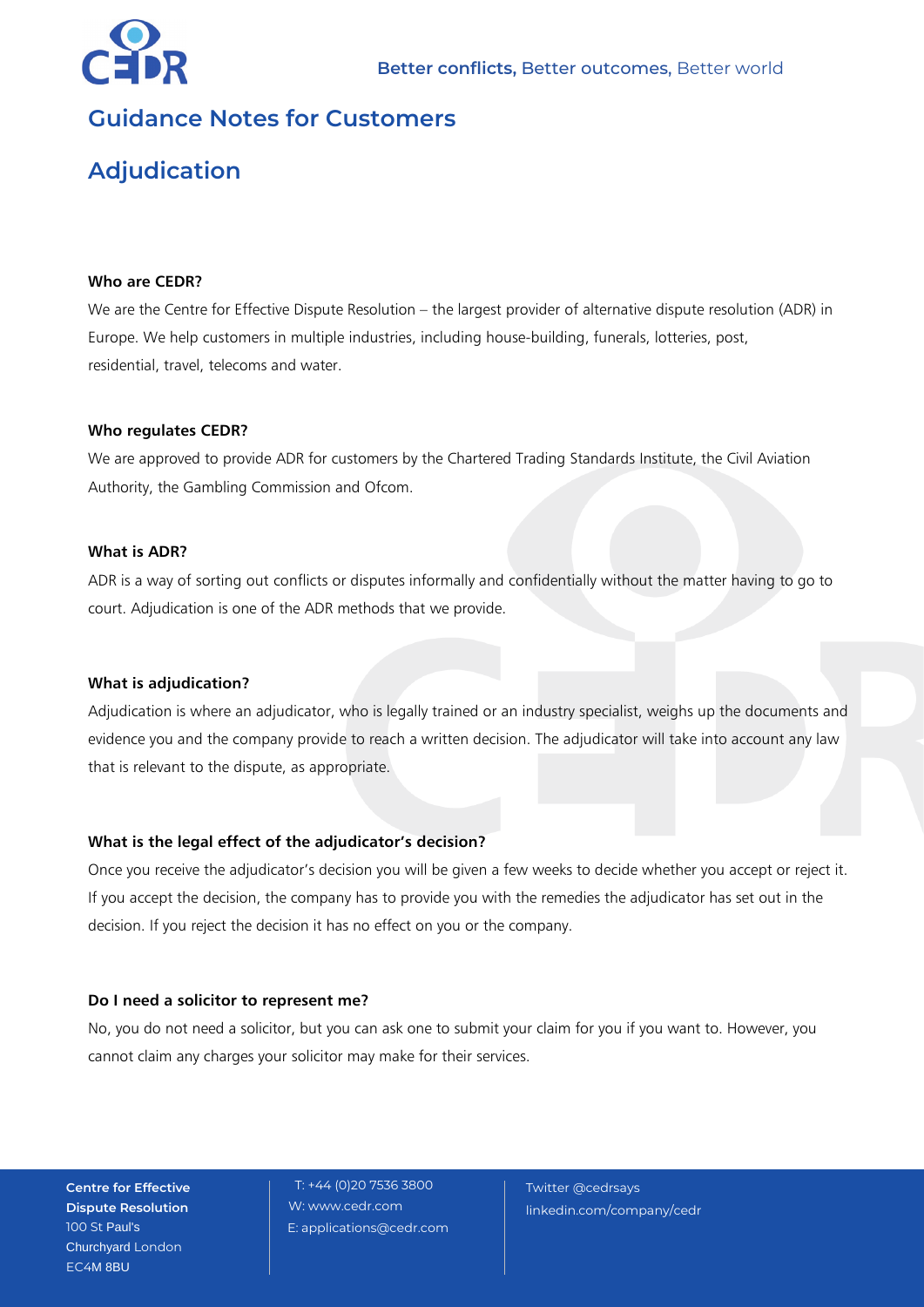

# **Will I be expected to go to a hearing?**

No, the whole process is done in writing.

## **Will I be able to speak to the adjudicator by phone?**

So that they stay impartial, the adjudicator has no direct contact with either you or the company. But you can speak to our team of Case Administrators, who will be able to give you guidance on how to use the service.

#### **How much does it cost?**

Depending on the nature of your claim, you may have to pay a small fee. The application form relevant to the claim you are making will give details if you have to pay a fee. If no fee payable by you, the subscribing company will pay.

## **When can I apply?**

You can apply for adjudication if a company who is registered with us has not been able to sort out the dispute to your satisfaction through their own complaints process. With some schemes, the industry trade body will try to sort the matter out for you before it can be referred to us. Please read the guidance notes on the scheme pages that relate to your dispute for more details.

#### **How long will it take?**

We must complete cases within 90 days of receipt of a complete case file, but in most cases the process takes about 65 days.

## **How does it work?**

Adjudication schemes are run under a set of rules, which are available on this website. On each page that relates to a scheme that we run, there will be a set of rules for that scheme. All applications must meet the rules. If yours doesn't, we will tell you why and if there is anything you can do so that it does.

#### **Who will decide my case?**

Once we have received all the necessary documents from you and the company you are in dispute with, we will refer the matter to a trained professional adjudicator. The adjudicator will review all the evidence and make a written decision, which they will send to you and the company at the same time.

**Centre for Effective Dispute Resolution**

T: +44 (0)20 7536 3800 W: www.cedr.com E: applications@cedr.com

Twitter @cedrsays linkedin.com/company/cedr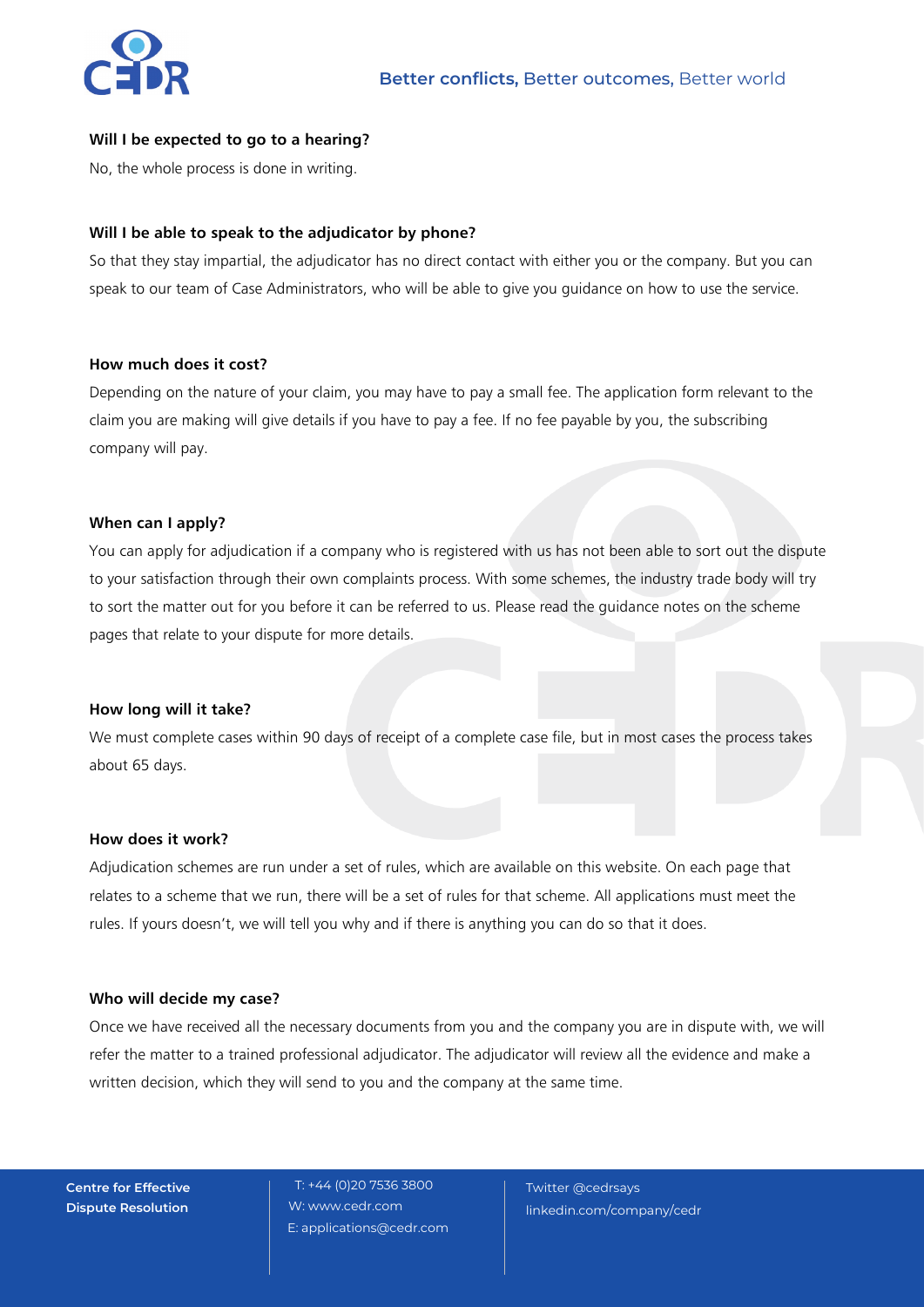

#### **How does the adjudicator decide how much compensation to award?**

The adjudicator will take account of how much you have claimed, all the circumstances you and the company have described in your evidence, and the terms and conditions of the service you used. They will also consider the law and any relevant customer service standards.

# **How do I make an application?**

You must fill in an application form and send it to us, with your supporting documents. You can apply online or download the form from our website. Simply choose the industry that relates to your claim and you will be taken to a page that will provide all the information for that scheme, including the relevant application form.

# **What happens when you receive my application?**

Once we receive your application we will check that it is valid and that we can handle it under the rules. We will then send the application and your supporting evidence to the company and give them 10 to 15 working days to respond in writing (the time period will vary between different schemes).

# **Will I see the company's response and the evidence that they submit about my claim?**

Yes, we will send you a copy of the company's response and give you time to submit further comments to us if you want to. However, you cannot raise any new claims at this point.

# **How long does the adjudicator take to publish their decision?**

The adjudicator usually publishes their decision within three weeks of receiving all the case files.

# **What happens if I agree with the decision?**

If you are satisfied with the adjudicator's decision you should tell us as soon as possible and we will tell the company. The company must then carry out the decision within a short time, normally within four weeks.

# **What happens if I disagree with the decision?**

The decision has no effect in law if you choose not to accept it. All we ask is that you tell us so that we can tell the company. If you reject the decision, you can take your claim to court.

**Centre for Effective Dispute Resolution**

T: +44 (0)20 7536 3800 W: www.cedr.com E: applications@cedr.com

Twitter @cedrsays linkedin.com/company/cedr